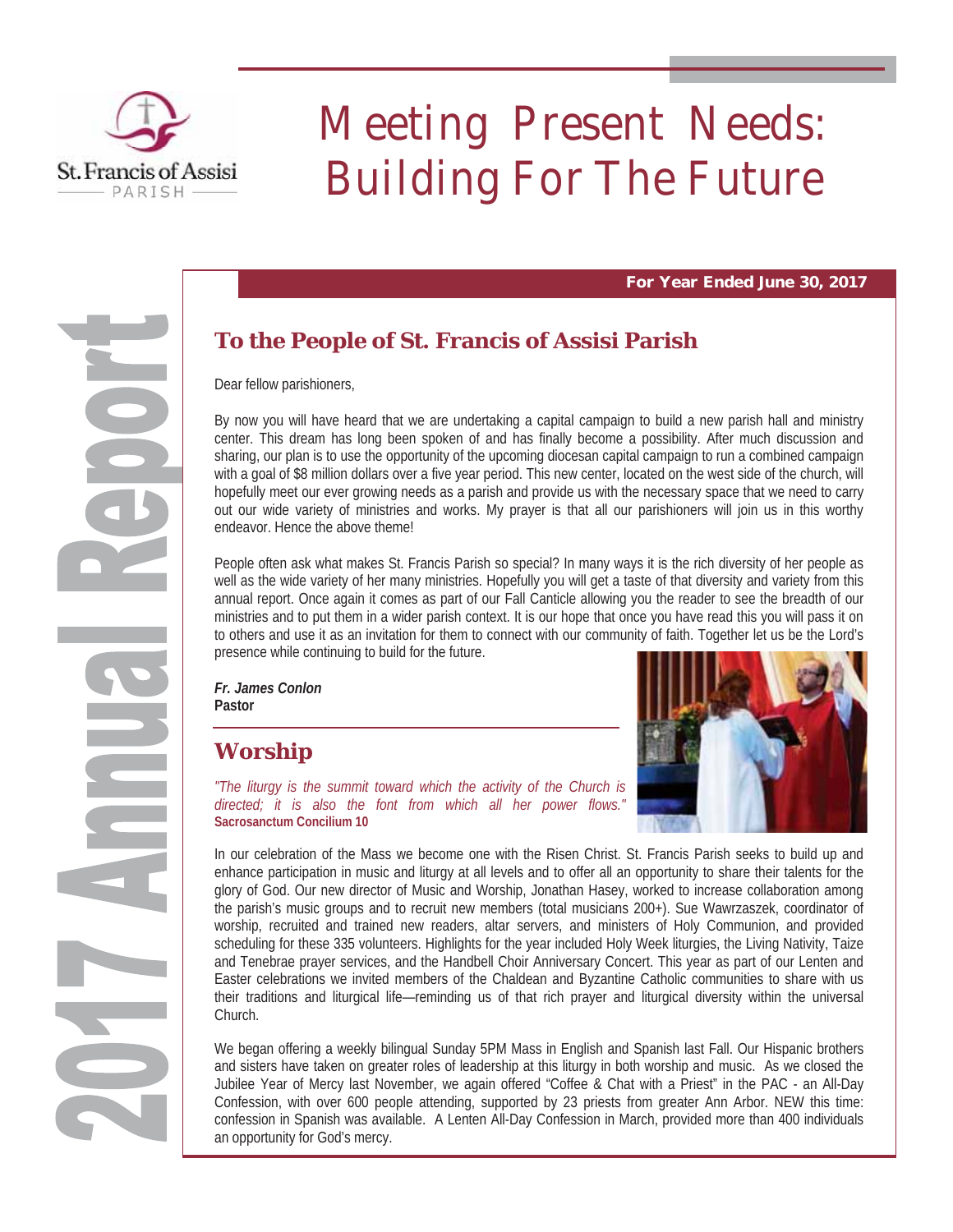#### **Evangelization**

*"Because she believes in God's universal plan of salvation, the Church must be missionary."*  **Catechism of the Catholic Church 851** 

St. Francis Parish strives to share God's love by word and deed with others, inviting all to a personal relationship with Christ within a supportive faith family. This year, a new parish web-site welcomes visitors and provides quick and easy access to information about our Parish and School. Its adaptive display accommodates phones, tablets and computers. Also, a new public Google Calendar shares information about upcoming parish events and their locations.

We also continued the practice of inviting all of our new parishioners to semi-annual welcoming events for new parishioners. These are opportunities for new parish members to meet with the pastor, the members of the pastoral council and local neighbor coordinators.



St. Francis Parish continues to build up its Hispanic Ministry and to welcome and include our diverse Spanish-speaking community in the life of the parish. Collaboration among ministry leaders and the Facilitator of Hispanic Ministry, Claudia Morales, increased awareness and accommodation for Spanish speakers in our parish ministries and school via bilingual resources and one-onone relationships. Activities this year included V Encuentro (a diocesan think-tank), and a small faith-sharing group for Spanish speakers. Beginning September 16th we are pleased to announce the introduction of a weekly Mass in Spanish on Saturdays at 7pm with Confessions at 6pm. Our current bilingual 5PM Mass on Sunday evening will continue year round.

*"The Church is bound as a mother to give to these children of hers an education by which their whole life can be imbued with the spirit of Christ."* **Gravissimum Educationis 3** 

### **Faith Formation for Youth**

St. Francis Parish and School seek to assist parents in forming and teaching their children in our Catholic faith so that they may become missionary disciples who share freely their faith and hope with others. To this end all our educational efforts are about accompanying our families in living the faith and creating the necessary experience for all generations to grow in their faith. Through family pilgrimages, cultural sharings and prayer services from different Catholic traditions, our students live their catechetical experience. Our parish's new Director of Youth Ministry, Jake Kanitz, has expanded the opportunities for youth involvement including more youth group

> meetings and retreats. A joint Confirmation Mass at Hill Auditorium with St. Andrew Parish, Saline rounded out this year's achievements, with 121 St. Francis students being confirmed.

> Our school also worked to provide more faith formation opportunities for students and families to participate in parish life. Scott Wright, Director of Social Outreach, began to teach in the school with the goal of connecting what is going on at parish level with classroom formation. Last year he



**Sunday Family Rel. Ed.** 

shared with the students about our Lenten giving to help the Christian community in Kottapuram in India. Next year he will be joined in this goal by our Director of Music and our Youth Minister. Other exciting accomplishments for our school include renewed accreditation, a budget that does not rely on annual fundraising or appeals, and the formation of a Newcomers Committee to connect new families to current ones and usher them into parish life.

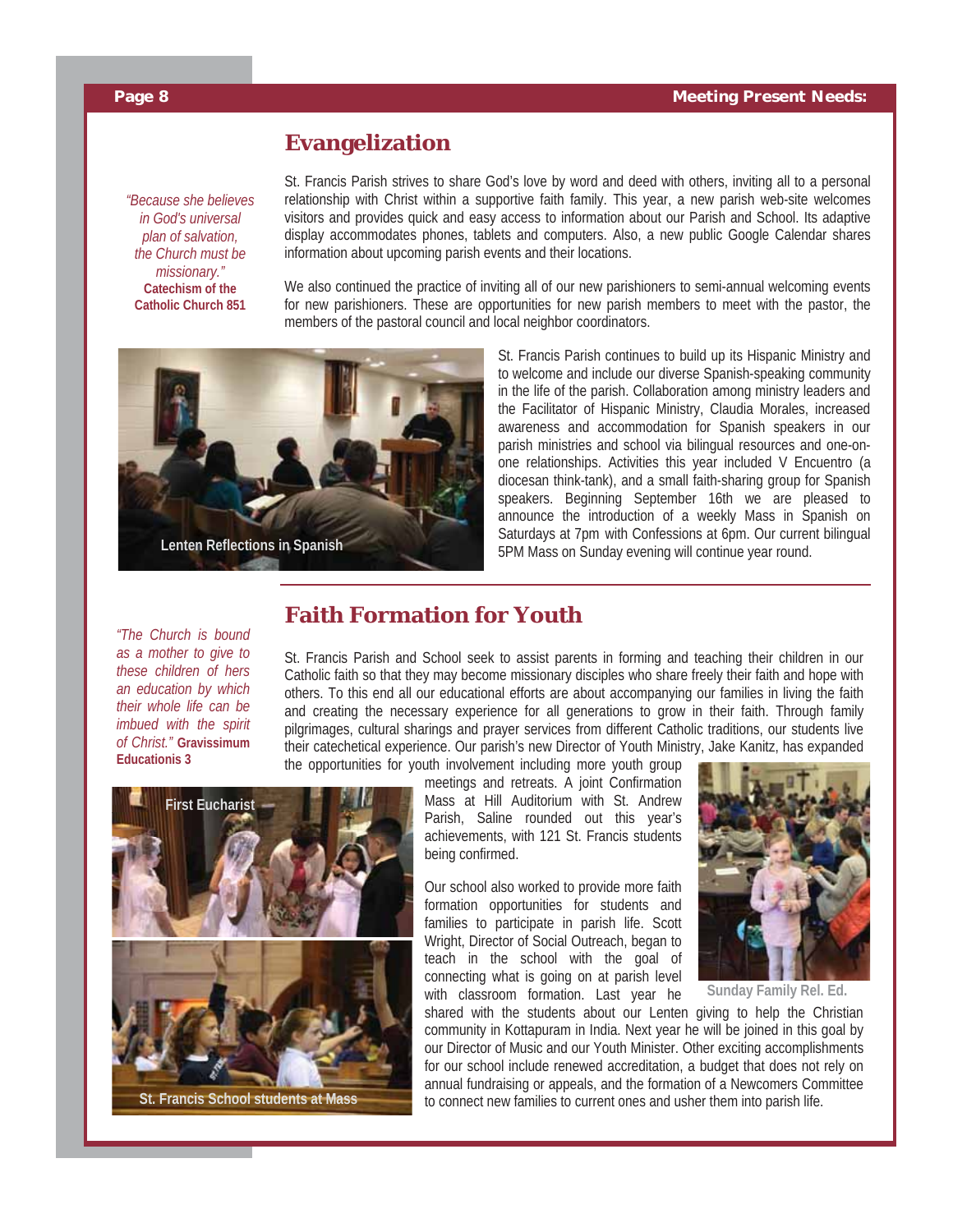#### **Adult Faith Formation**

As a pilgrim people journeying together towards Heaven, we witness to and support one another in faith. St. Francis Parish seeks to help all grow in knowledge and relationship with Christ and his Church. Ongoing adult formation is one of the great growth areas in our community that calls for additional space.



Adult small faith-sharing groups have grown to include 100+ members in 11 groups, including groups for young adults, mothers of young children, and Spanish speakers. Events such as the Common Conference, the Women's Day of Reflection, and both Friday Breakfast & Talk series on Mercy and Resurrection encouraged parishioners to discover new aspects of their faith and grow in their understanding of Church teaching. At the Parish Picnic, groups and ministries hosted various activities, inviting attendees to further participation in parish life. A new Men's Ministry provides opportunities for prayer, fellowship and discussion among the men of

the parish. New sponsor couples have joined the effort to help engaged couples explore the sacramental nature of Matrimony. The Rite of Christian Initiation for Adults continues to guide candidates to become intentional disciples of Christ in the Catholic Church. Other groups such as the Divorced and Separated continue to work hard to help parishioners in their time of need, and our now annual workshop to help those who are grieving *"Grieving with Great Hope", continues to flourish.*

#### *" Nobody in the Church of Jesus Christ should feel excused from receiving catechesis." Catechesi Tradendae 45*

| ATTFNDANCF    |                                         |  |
|---------------|-----------------------------------------|--|
| $100+$ adults | 11 small groups                         |  |
| 45 women      | Day of Reflection                       |  |
| 275 adults    | Common Conference<br>offering 19 topics |  |
| 125 adults    | Friday Breakfast&Talk                   |  |
| 50 adults     | <b>Stories of Mercy</b>                 |  |
| 7 adults      | <b>RCIA new members</b>                 |  |
| 4 adults      | Confirmed                               |  |
| 40 adults     | <b>Bible Study in Chapel</b>            |  |
| 12 adults     | <b>Gospel Group-weekly</b>              |  |
| 171 pilgrims  | 3 Parish Pilgrimages                    |  |

#### **Social Justice**

*"When we attend to the needs of those in want, we give them what is theirs, not ours. More than performing works of mercy, we are paying a debt of justice." Catechism of the Catholic Church 2446* 

Outreach to the vulnerable in our community is central to the Christian way of life. St. Francis Parish sponsors many service opportunities to assist those in need in our local community and beyond. New leaders stepped forward this year to coordinate the bi-annual service week at Alpha House (for families), as well as our parish Elizabeth Ministry that provides temporary help to those experiencing a life-changing event. Here again a new parish center will allow us to expand our outreach ministries and/or services to welcome and care for the needs of the vulnerable, strangers, homeless, hungry, thirsty, and ill members of our greater community. The 2017 Lenten giving for the Diocese of Kottapuram in India was: \$12,7565.85 and the bishop there has contacted Fr. James to express his gratitude for our generosity. Likewise our Holy Week collection for the Christian Communities in the Middle East raised \$9,286.00 to assist our brothers and sisters in this time of turmoil and difficulty. Through our three food drives, parishioners donated and helped deliver 1,545 bags of food.



**Parish members at Donate A Day 2017 to help our needy Seniors** 



**Giving Tree** and **Food Drive** 

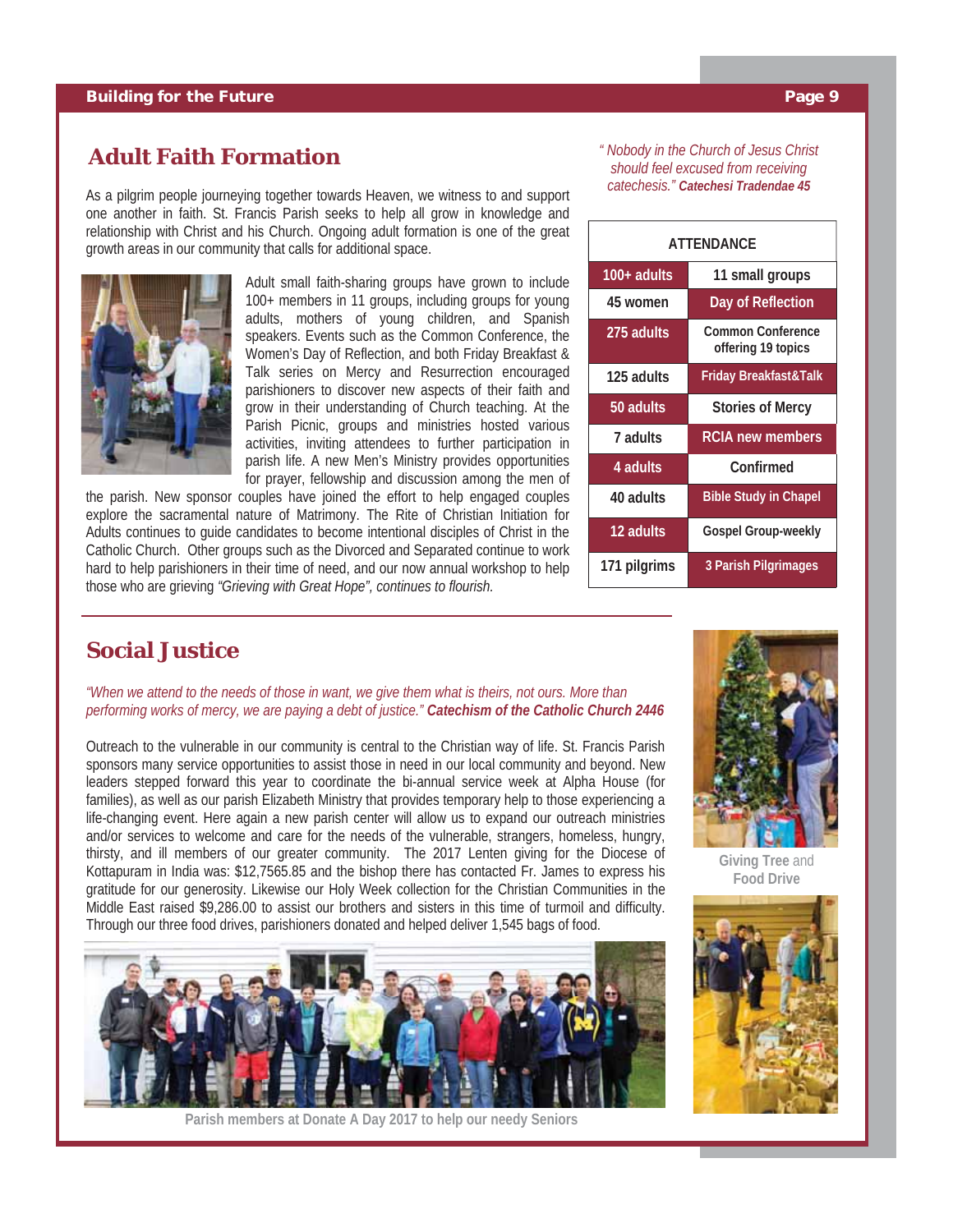## **Parish Operations**

*"The Church is both visible and spiritual, a hierarchical society and the Mystical Body of Christ. She is one, yet formed of two components, human and divine. That is her mystery, which only faith can accept." Catechism of the Catholic Church 779*

Careful administration and operations of St. Francis of Assisi Parish ensures that all our resources, financial and otherwise, are used for the most efficient purposes and ultimately for the building up of the Kingdom of God. We strive to recycle as much as possible, cut down on paper usage and to encourage all to communicate electronically.

Our feasibility study invited parishioner feedback on plans to build our new Hall and Ministry Center. More information about the results of the feasibility study and the current campaign can be found at stfrancisa2.com/witness-to-hope or by calling the Parish Office (734-821-2100).

## **Conclusion**

No report can adequately describe the numerous and diverse activities of our large, dynamic parish and school. By highlighting a sample of our major accomplishments each year in an Annual Report, we communicate our priorities as a parish and we invite all members to take on a greater role in parish life. Whatever your talents, there is a place for you to serve.

## **Count the ways ...**

Baptisms: 72 infant/child, 13 adults Prepared for Baptism: 83 parents Weddings at St. Francis: 12 Prepared for marriage: 19 couples First Eucharist: 103 students Confirmations: 132 youth & adults Funerals: 48 Coffee & Chat with a Priest: 1,000 people with 23 priests Newly registered Parish Families: 300 Total registered households: 2,815



## StFrancisA2.com

For more information about parish events, initiatives and fellowship learn more at our website: StFrancisA2.com

**Parish Year end Financial Statement.** Our parish year end financial statement has been posted to our website, and copies are available to pick up in our Parish Office.

**Parish Pastoral Plan.** Our Parish Pastoral Plan for 2015-2020 is being implemented. It is also posted on our website.

## Have an idea?

Your Pastor and Pastoral Team value your input for continued growth and improvement. Please contact Fr. James Conlon, at frjames@stfrancisa2.org



*Remember the greatest gift we can give another is the gift of Christ!*